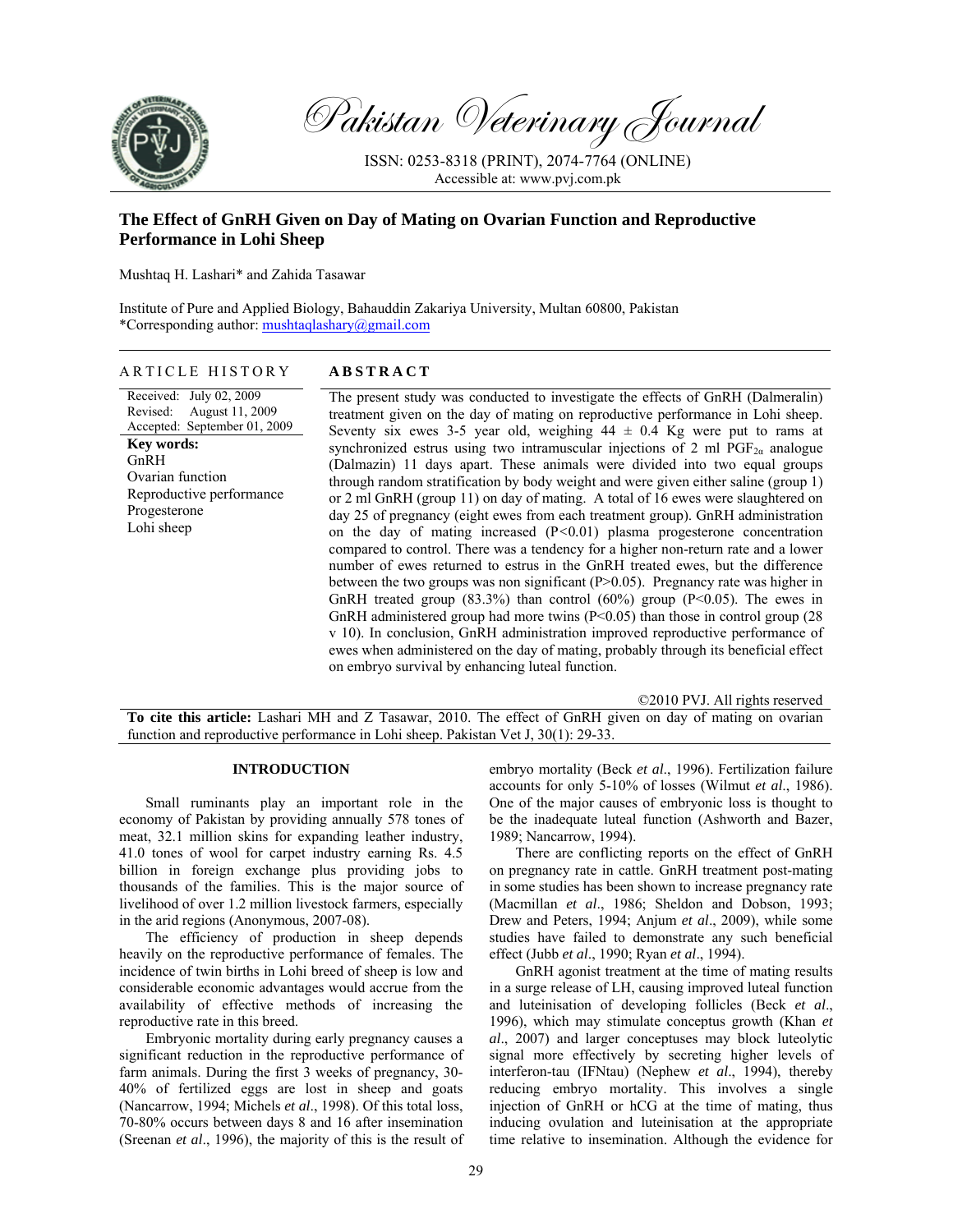the efficacy of this approach is not conclusive, GnRH treatment on the day of insemination can increase pregnancy rate in cattle by 6 to 7% (Peters *et al*., 1992).

The present study was conducted to investigate whether a GnRH injection on the day of mating has any effect on luteal function, embryo viability, placentation and overall reproductive performance in Lohi sheep.

## **MATERIALS AND METHODS**

#### **Experimental animals**

The present study was conducted at Sheep and Goat Experimental Station, Bahauddin Zakariya University, Multan and Allahdad Livestock Farm Jehanian, District Khanewal, Pakistan. A total of 76 Lohi sheep 3-5 years old and weighing  $44 \pm 0.4$  Kg were used. All ewes had free access to water, shade and trace mineral salt blocks and were fed seasonal fodder and tree loopings alongwith 250g of concentrate mixture per head per day.

## **Treatments and post treatment monitoring**

Estrus was synchronized in all the animals using two intramuscular injections of 2 ml  $PGF_{2\alpha}$  analogue (Dalmazin, Fatro Pharmaceutical Veterinary Industry, Italy) given at 11 days apart. Ewes in estrus were mated naturally. The animals were divided into two treatment groups through random stratification by body weight. On day of mating, ewes of group 1 were treated with single injection of 2 ml GnRH analogue (Dalmeralin, Fatro Pharmaceutical Veterinary Industry, Itlay) and animals of group 11 acted as control receiving only saline. Ewes returning to service were monitored to calculate nonreturn rates. At lambing, number and weight of each lamb were recorded.

For progesterone assay, blood samples (5 ml) were collected from jugular vein with disposable syringe 1 hour before and 2, 4, 6, 8, 10, 12 and 14 days after mating. Blood samples were centrifuged at 3000 rpm for 15 min to separate the plasma that was stored at  $-20^{\circ}$ C until it was assayed for progesterone by ELISA.

On day 25 post-mating, 16 animals (8/group) were slaughtered. Their reproductive organs were brought to laboratory. The numbers of corpora lutea on ovaries, embryos in the gravid uteri and caruncles forming placentomes for each group were recorded.

#### **Progesterone assay**

Plasma progesterone concentrations were determined by ELISA, using a commercial diagnostic kit (Biocheck, Inc. Foster City, USA) with method described by Mutayoba *et al*. (1990). The samples and reagents were allowed to reach room temperature  $(25^{\circ}C)$  and mixed thoroughly by gentle inversion before use. The standards, controls and unknowns were assayed in duplicate. The limit of the sensitivity was 0.3 ng/ml and inter and intraassay coefficients of variation were 12.6 and 7.1%, respectively.

#### **Statistical analysis**

Comparisons between treatment groups were analyzed by student's t-test for placentome characteristics, gestation length and lamb birth weights, while chi-square was used to compare ovulation rate, non return rate,

pregnancy rate and litter size. Data were analyzed by using computer software Minitab.

#### **RESULTS**

#### **Plasma progesterone concentrations**

Plasma progesterone concentrations of Lohi sheep in saline-treated control and GnRH treated groups are presented in Fig. 1. Mean plasma progesterone concentrations increased significantly with advancing pregnancy in both groups from day 2 onwards. Mean plasma progesterone concentration of GnRH treated group tended to be significantly higher (P<0.05) as compared to control group.



**Fig. 1: Mean plasma progesterone concentrations at different days of pregnancy in Lohi sheep given saline or GnRH on the day of mating.** 

## **Lambing performance**

The number of ewes returning to estrus, non-return rate and number of lambing in saline and GnRH treatment groups are presented in Table 1. There was a tendency for a higher non-return rate and a lower number of ewes returned to estrus in the GnRH treated ewes, but the difference between the two groups was non significant (P>0.05). GnRH treatment on the day of mating increased lambing rate when compared to the control group (83.3 v 60.0%, P<0.05).

The ewes in GnRH treated group had more twins (P<0.05) and consequently they had a higher total number of lambs born and a larger litter size than those in control group (Table 2). There was no difference  $(P>0.05)$  in gestation length between control and GnRH administered ewes (Table 2). However, administration of GnRH on the day of mating affected birth weight of single and twin lambs (P<0.05). Lambs from GnRH treated ewes were heavier than those from control ewes. The birth weight of single lambs was higher than those of twins (P<0.05).

# **Ovulation rate, luteal function, embryo viability and placentation**

The data on ovulation rate, number of placentomes and number of embryos recovered from the Lohi sheep that were slaughtered at day 25 post-mating are presented in Table 3. There was significant  $(P<0.05)$  difference between the two groups in number of caruncles forming placentomes in both uterine horns and there was a higher ovulation rate in GnRH treated group compared to control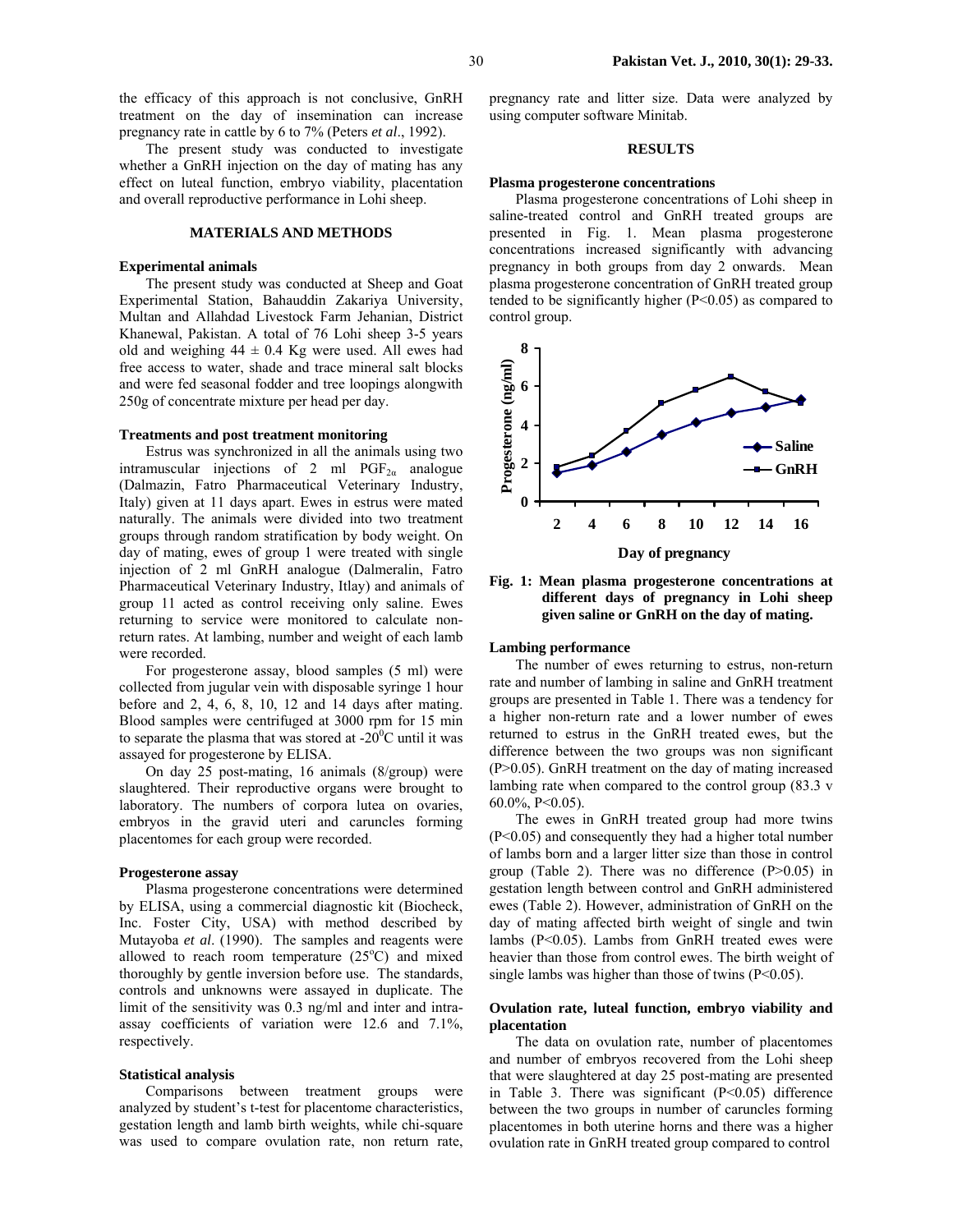|  |  |                                                                                 | Table 1: Reproductive performance of Lohi sheep given saline (control) or GnRH on the day of mating |             |
|--|--|---------------------------------------------------------------------------------|-----------------------------------------------------------------------------------------------------|-------------|
|  |  | Groups No. of sheep Return to Non return rate No. of lambing $\left(\% \right)$ | No. of lambs                                                                                        | Litter size |

| Groups  | No. of sheep  | <b>Return to</b> | Non return rate | No. of lambing $(\% )$ | No. of lambs |      | <b>Litter size</b>       |  |
|---------|---------------|------------------|-----------------|------------------------|--------------|------|--------------------------|--|
|         | treated/mated | estrus           |                 |                        | Single       | Twin | <b>Total</b>             |  |
| GnRH    | 30            |                  | 0.87            | $25(83.3)^{a}$         |              | 28ª  | 39                       |  |
| Control |               |                  |                 | 18 $(60.0)^{b}$        |              | 10 º | $\mathbf{\Omega}$<br>ر ے |  |

Values within a column with different superscripts differ significantly  $(P<0.05)$ .

| Table 2: Gestation length and birth weight of Lohi sheep given saline (control) or GnRH on the day of mating |  |
|--------------------------------------------------------------------------------------------------------------|--|
|                                                                                                              |  |

| Groups  |                 | Gestation length $(days \pm SEM)$ | Birth weight $(Kg \pm SEM)$ |                            |  |  |
|---------|-----------------|-----------------------------------|-----------------------------|----------------------------|--|--|
|         | Singles         | Twins                             | Singles                     | Twins                      |  |  |
| GnRH    | $147.4 \pm 0.3$ | $146.0 \pm 0.3$                   | $4.53 \pm 0.11^a$           | $3.51 \pm 0.08^{\text{a}}$ |  |  |
| Control | $146.7 \pm 0.5$ | $146.4 \pm 0.1$                   | $3.83 \pm 0.10^{\circ}$     | $3.08 \pm 0.07^{\circ}$    |  |  |
|         |                 |                                   |                             |                            |  |  |

Values within a column with different superscripts differ significantly (P<0.05).

**Table 3: Number of viable embryos, number of placentomes, ovulation rate and litter size in Lohi sheep given saline or GnRH at time of mating and slaughtered on day 25 post-mating** 

| <b>Groups</b>                                                                                                                                                                                                                                                                                                                             | No. of sheep | No. (%)  | No.  | Ovulation | No. of placentomes          |                             | No. of embryos recovered |                 |              | Litter |
|-------------------------------------------------------------------------------------------------------------------------------------------------------------------------------------------------------------------------------------------------------------------------------------------------------------------------------------------|--------------|----------|------|-----------|-----------------------------|-----------------------------|--------------------------|-----------------|--------------|--------|
|                                                                                                                                                                                                                                                                                                                                           | slaughtered  | of sheep | of   | rate      | Left horn                   | <b>Right horn</b>           | <b>Singles</b>           | Twins           | <b>Total</b> | size   |
|                                                                                                                                                                                                                                                                                                                                           |              | pregnant | CL's |           |                             |                             |                          |                 |              |        |
| GnRH                                                                                                                                                                                                                                                                                                                                      |              | 7(87.0)  | 15   |           | $115.6 \pm 4.2^a$           | $112.3 \pm 3.2^a$           |                          | 10 <sup>a</sup> |              |        |
| Control                                                                                                                                                                                                                                                                                                                                   |              | 5(62.5)  |      | . .6      | $94.2 \pm 3.7^{\mathrm{b}}$ | $96.3 \pm 2.7^{\mathrm{b}}$ |                          | $\sim$ b        |              |        |
| $\mathbf{U}$ , $\mathbf{U}$ , $\mathbf{U}$ , $\mathbf{U}$ , $\mathbf{U}$ , $\mathbf{U}$ , $\mathbf{U}$ , $\mathbf{U}$ , $\mathbf{U}$ , $\mathbf{U}$ , $\mathbf{U}$ , $\mathbf{U}$ , $\mathbf{U}$ , $\mathbf{U}$ , $\mathbf{U}$ , $\mathbf{U}$ , $\mathbf{U}$ , $\mathbf{U}$ , $\mathbf{U}$ , $\mathbf{U}$ , $\mathbf{U}$ , $\mathbf{U}$ , |              |          |      |           |                             |                             |                          |                 |              |        |

Values within a column with different superscripts differ significantly  $(P<0.05)$ .

but the difference was non significant. Out of 16 slaughtered ewes (8/group), 12 were pregnant. More ewes had twins in the GnRH group (P<0.05) and consequently they had a higher total number of viable fetuses and a larger litter size than those in the control group, but the difference was non significant.

# **DISCUSSION**

In the present study, changes in the plasma progesterone concentrations resulted from GnRH treatment of Lohi sheep on day of mating are similar to those reported in previous studies both in cattle and ewes (Rettmer *et al*., 1992; Mann and Lamming, 1999; Beck *et al*., 1996; Khan *et al*., 2007; Lashari and Tasawar, 2007). This elevated level of progesterone was considered to be responsible for the rapid blastocyst growth, resulting in more IFN-tau secretion and consequently, improved embryo survival. The enhanced conceptus growth and placentation after GnRH treatment in the present study supported the findings of Nephew *et al*. (1994).

The increase in plasma progesterone concentrations after GnRH treatment on day of mating suggests that GnRH through LH release may provide luteotrophic stimulation to CL, which could explain the increase in CL weight observed in the ewes given this treatment (Farin *et al*., 1988). This luteotrophic stimulation may either be in the form of conversion of small luteal cells to large luteal cells which then secrete higher concentrations of progesterone (Farin *et al*., 1988) or may even be due to an increase in the size of large luteal cells (Fitz *et al*., 1982). Whatever the mechanism of higher progesterone secretion from the CL after GnRH treatment, this additional luteotrophic support at this stage seems to be beneficial for improving fertility. When GnRH analogue was given on day 12 after artificial insemination in cows, serum progesterone concentration was not affected, while serum LH levels increased significantly compared to controls (Yildiz *et al*., 2009).

The results of the present study showed that GnRH administration on day of mating improved rate and number of lambs born. This is in agreement with the previous findings of McMillan *et al*. (1986); Cam *et al*. (2002); Khan *et al*. (2007); Peters *et al*. (1992) and Lashari and Tasawar (2007), who observed positive effect of GnRH administration on the day of mating on embryo survival in sheep and cows. Lambing rates were 17% higher in GnRH administered ewes which resulted in an improved reproductive performance in ewes given GnRH on the day of mating compared to control group.

The results of the present study provide evidence that GnRH causes ovulation and the formation of accessory CLs, since higher number of CL was observed in GnRH given ewes at slaughter on day 25 of pregnancy. This is in agreement with the findings of Mann and Picton (1995), Beck *et al*. (1996) and Cam *et al*. (2002) that GnRH administration results in an increased number of CL.

The beneficial effect of GnRH supplementation prior to insemination increases conceptus growth (Garrett *et al*., 1988; Kleemann *et al*., 1994; Lashari and Tasawar, 2007). This would have helped improve embryo survival as larger conceptuses produce more IFN-tau, thereby more effectively suppressing the luteolytic mechanism and allowing more time for the establishment of pregnancy (Nephew*et al*., 1994). However, the present study is in agreement with Cam *et al*. (2002), who reported no difference in gestation length of both treatment groups.

Placentation in the present study also improved in GnRH treated animals, as the number of placentomes also increased in GnRH treated ewes compared to control. It could be hypothesized that a greater number of placentomes resulting in a larger overall surface area might improve attachment of the embryo(s) and therefore reduce embryo losses by improving placentation. Moreover, although pregnancy rate was similar for both groups on day 25, there was a tendency for more GnRH treated animals to lamb, suggesting that more pregnancies were maintained in this group.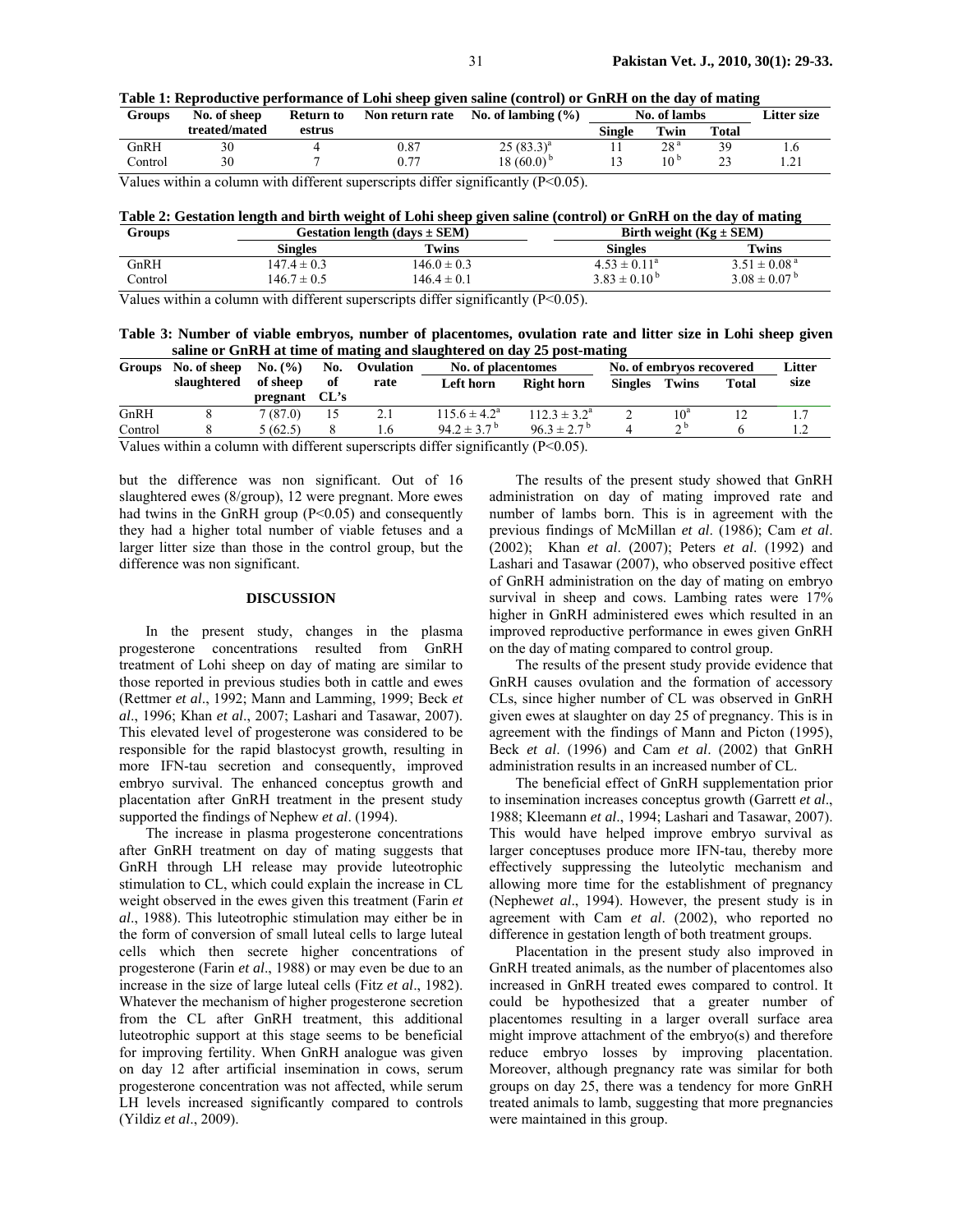There are a number of possible explanations regarding the effect of GnRH on conceptus growth. It may have been through a direct effect on the maturing oocyte that is carried over into embryogenesis and implantation or alternatively, GnRH treatment might have advanced ovulation, thereby allowing more time for embryo growth and development (Kleemann *et al*., 1994). The present results are consistent with an earlier study in cattle in which hCG treatment on day of insemination induced the formation of accessory corpora lutea but had no effect on plasma progesterone concentrations during early pregnancy (Rajamahendran and Sianangama, 1992).

In conclusion, the results of the present study showed that GnRH administration on the day of mating improved the reproductive performance in Lohi sheep. GnRH may be luteotrophic or embryotrophic and thereby could have improved the embryo survival.

# **Acknowledgements**

The present study was financially supported by the Higher Education Commission, Islamabad, Pakistan. The authors are grateful for the support of the staff and facilities of the Allahdad Livestock Farm Jehanian, District Khanewal and the staff of the Directorate of Small Ruminants, Multan, Pakistan.

## **REFERENCES**

- Anjum IA, RH Usmani, MT Tunio and SH Abro, 2009. Improvement of conception rate in crossbred cattle by using GnRH analogue therapy. Pakistan Vet J, 29(2): 93-94.
- Anonymous, 2007-08. Economic Survey of Pakistan, Economic Advisors Wing, Finance Division, Government of Pakistan, Islamabad.
- Ashworth CJ and FW Bazer, 1989. Changes in ovine conceptus and endometrial function following asynchronous embryo transfer or administration of progesterone. Biol Reprod, 40: 425-434.
- Beck NFG, M Jones, B Davies, GE Mann and AR Peters, 1996. The effect of the GnRH analogue (Buserelin) on day 12 post mating on ovarian structure and plasma oestradiol and progesterone concentrations in ewes. Anim Sci*,* 63: 407-412.
- Cam MA and M Kuran, 2004. Effects of a single injection of hCG or GnRH agonist on day 12 post-mating on fetal growth and reproductive performance of sheep. Anim Reprod Sci*,* 80: 81-90.
- Cam MA, M Kuran, S Yildiz and E Selcuk, 2002. Fetal growth and reproductive performance in ewes administered GnRH agonist on day 12 post-mating. Anim Reprod Sci, 72: 73-82.
- Davies MCG and NFG Beck, 1992. Plasma hormone profiles and fertility in ewe lambs given progestagen supplementation after mating. Theriogenology, 38: 513-526.
- Drew SB and AR Peters, 1994. Effect of Buserelin on pregnancy rates in dairy cows. Vet Rec, 134: 267- 269.
- Farin CE, CL Moeller, H Hayan, F Gamboni, HR Sawyer and GD Niswender, 1988. Effect of luteinizing hormone and human chorionic gonadotrophin on cell populations in the ovine corpus luteum. Biol Reprod, 38: 413-421.
- Fitz TA, MH Mayan, HR Sawyer and GD Niswender, 1982. Characterization of two steroidogenic cell types in the ovine corpus luteum. Biol Reprod, 27: 703- 711.
- Garrett JE, RD Geisert, MT Zavy and GL Morgan, 1988. Evidence for maternal regulation of early conceptus growth and development in beef cattle. J Reprod Fertil, 84: 437-446.
- Jubb JP, D Abhayaratne, J Malmo and GA Anderson, 1990. Failure of an intramuscular injection of gonadotrophin releasing hormone 11 to 13 days after insemination to increase pregnancy rates in dairy cattle. Aust Vet J, 67**:** 359-361.
- Khan TH, NFG Beck and M Khalid, 2007. The effects of GnRH analogue (Buserelin) or hCG (Chorulon) on day 12 of pregnancy on ovarian function, plasma hormone concentrations, conceptus growth and placentation in ewes and ewe lambs. Anim Reprod Sci, 102: 247-257.
- Kleemann DO, SK Walker and RF Seamark, 1994. Enhanced fetal growth in sheep administered progesterone during the first three days of pregnancy. J Reprod Fertil, 102: 411-417.
- Lashari MH and Z Tasawar, 2007. The effect of GnRH or hCG given on day of mating on ovarian function in Lohi sheep at Multan, Pakistan. Biol Reprod,. 77: 177 (Abst).
- Macmillan KL, VK Taufa and AM Day, 1986. Effects of an agonist of gonadotrophin releasing hormone (Buserelin) in cattle. 3. Pregnancy rates after a postinsemination injection during metoestrus or dioestrus. Anim Reprod Sci, 11: 1-10.
- Mann GE and GE Lamming, 1999. The influence of progesterone during early pregnancy in cattle. Reprod. Dom Anim, 34: 269-274.
- Mann GE and HM Picton, 1995. The effects on the ovary and uterus of treating cows with Buserelin on day 12 of the oestrous cycle. J Reprod Fert, Abst Ser 15, 61.
- Mcmillan WH, TW Knight and KL Macmillan, 1986. Effects of gonadotrophin releasing hormone (Buserelin) on sheep fertility. Proc New Zeland Soc Anim Prod, 46: 161-163.
- Michels H, D Vanmontfort, E Dewil and E Decuypere, 1998. Genetic variation of prenatal survival in relation to ovulation rate in sheep: a review. Small Rum Res, 29: 129-142.
- Mutayoba BM, HDD Meyer, D Schams and E Schallenberger, 1990. Development of a sensitive enzyme immunoassay for LH determination in bovine plasma using the streptavidin–biotin technique. Acta Endocrinol, 122: 227-232.
- Nancarrow CD, 1994. Embryonic mortality in the ewe and doe. In: Zavy, MT, Geisart, RD (eds), Embryonic Mortality in Domestic Species. CRC Press, London, UK, pp: 79-97.
- Nephew KP, H Cardenas, KE Mcclure, TL Ott, FW Bazer and WF Pope, 1994. Effects of administration of human chorionic gonadotropin or progesterone before maternal recognition of pregnancy on blastocyst development and pregnancy in sheep. J Anim Sci, 72: 453-458.
- Peters AR, SB Drew, GE Mann, GE Lamming and NFG Beck, 1992. Experimental and practical approaches to